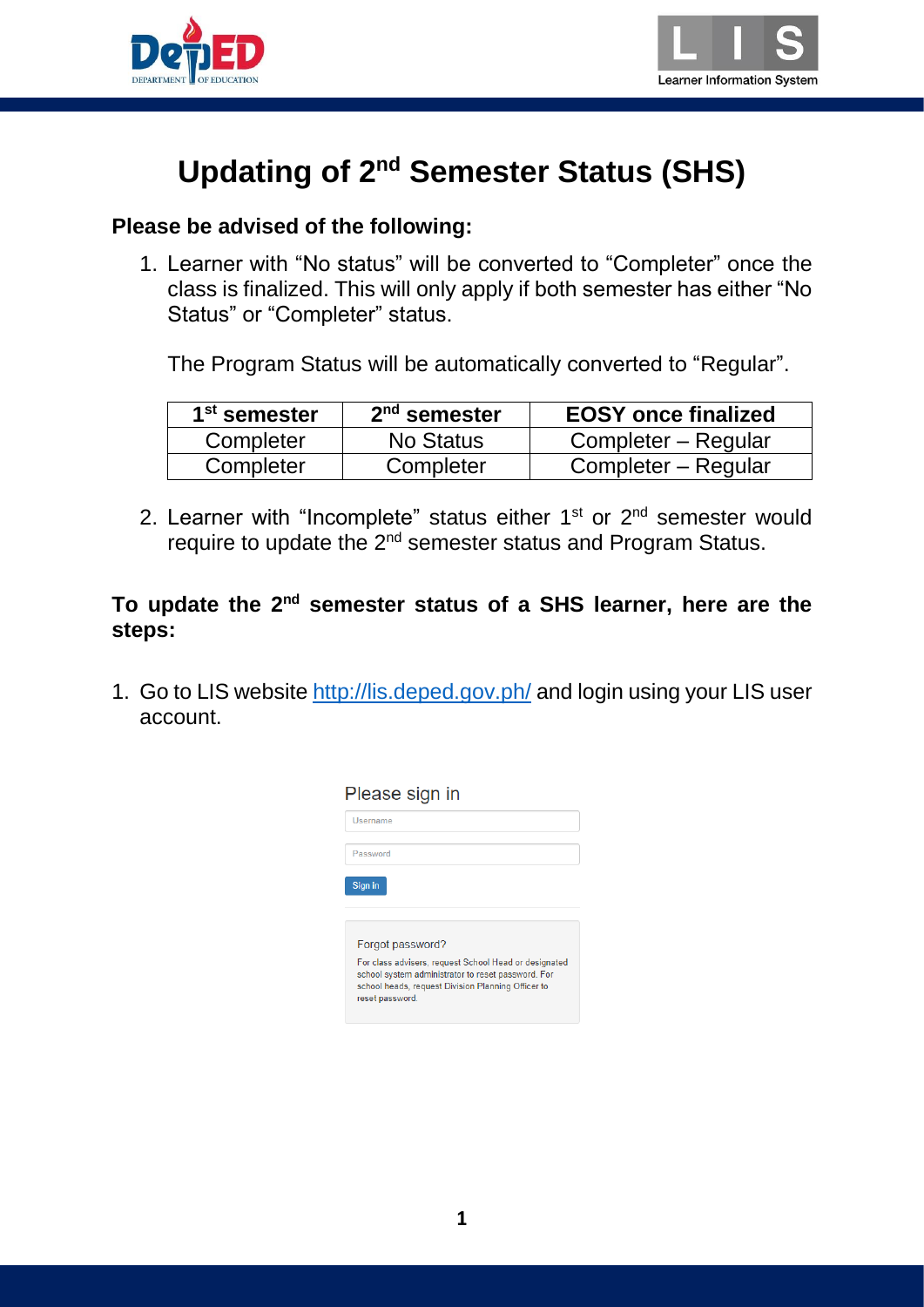



2. Once login, click the Learner Information System link.



3. Click the Senior High School tab.



4. Under 2<sup>nd</sup> Semester, click the List of Classes.

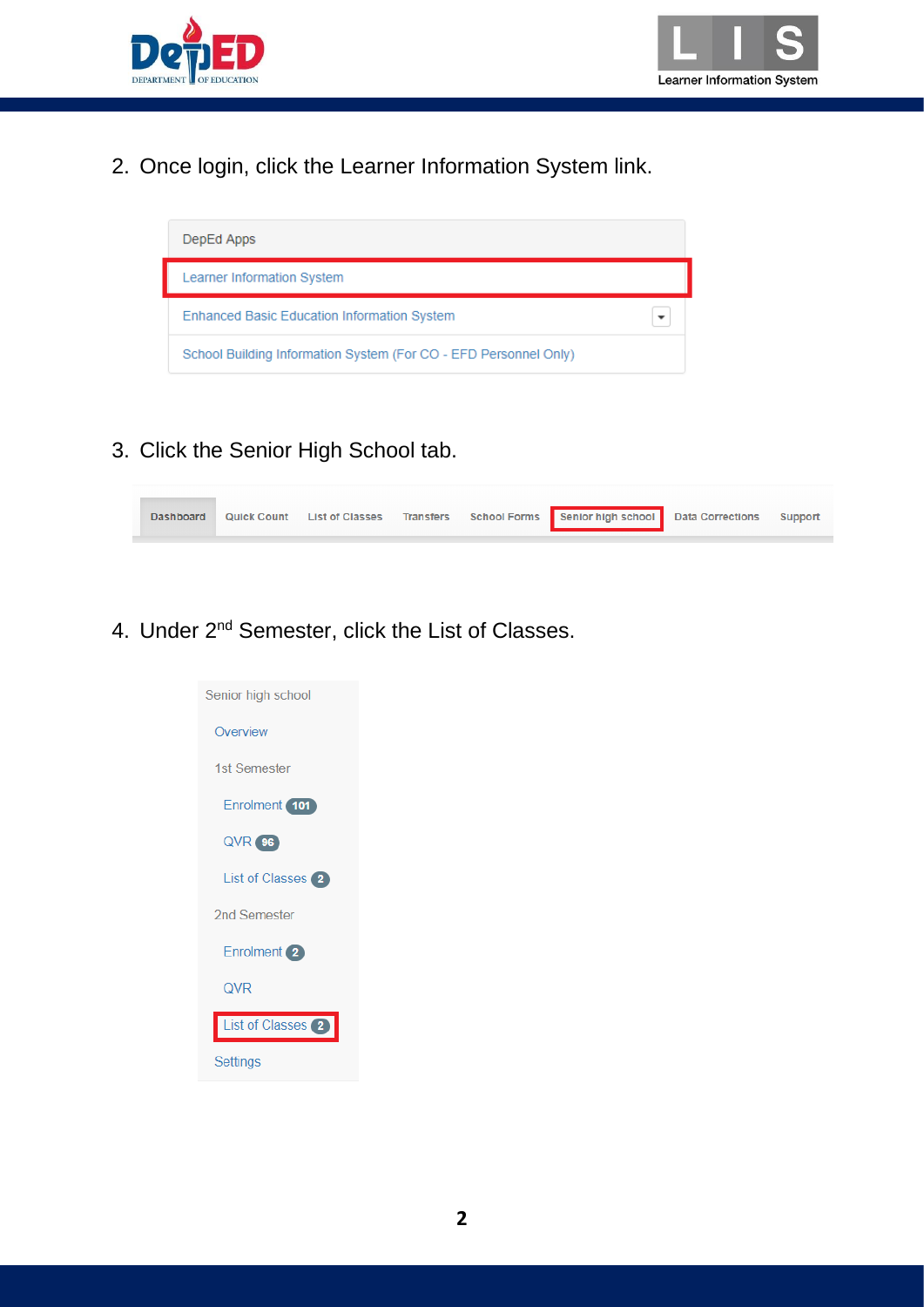



## 5. Search for the learner's class. Then, click the Enrolment link.

| <b>Academic Track</b><br>General Academic Strand |  | <b>TEST</b> |  |  |  | <b>Enroller</b><br>nrolment Edit | School Form |
|--------------------------------------------------|--|-------------|--|--|--|----------------------------------|-------------|
|--------------------------------------------------|--|-------------|--|--|--|----------------------------------|-------------|

## 6. Click the Update status button.

| LRN | Name | Gender | Program                        | <b>Class assignment</b> | <b>Status</b> | Date of first<br>attendance |                               |
|-----|------|--------|--------------------------------|-------------------------|---------------|-----------------------------|-------------------------------|
|     |      | M      | <b>General Academic Strand</b> | Grade 12 TEST           | No status     | 11/18/2017                  | View profile<br>Update status |

7. Under Status, select the learner's status for 2<sup>nd</sup> semester.



8. Under Program Status, click the learner's Program Status for this school year. Then, click the Update button.